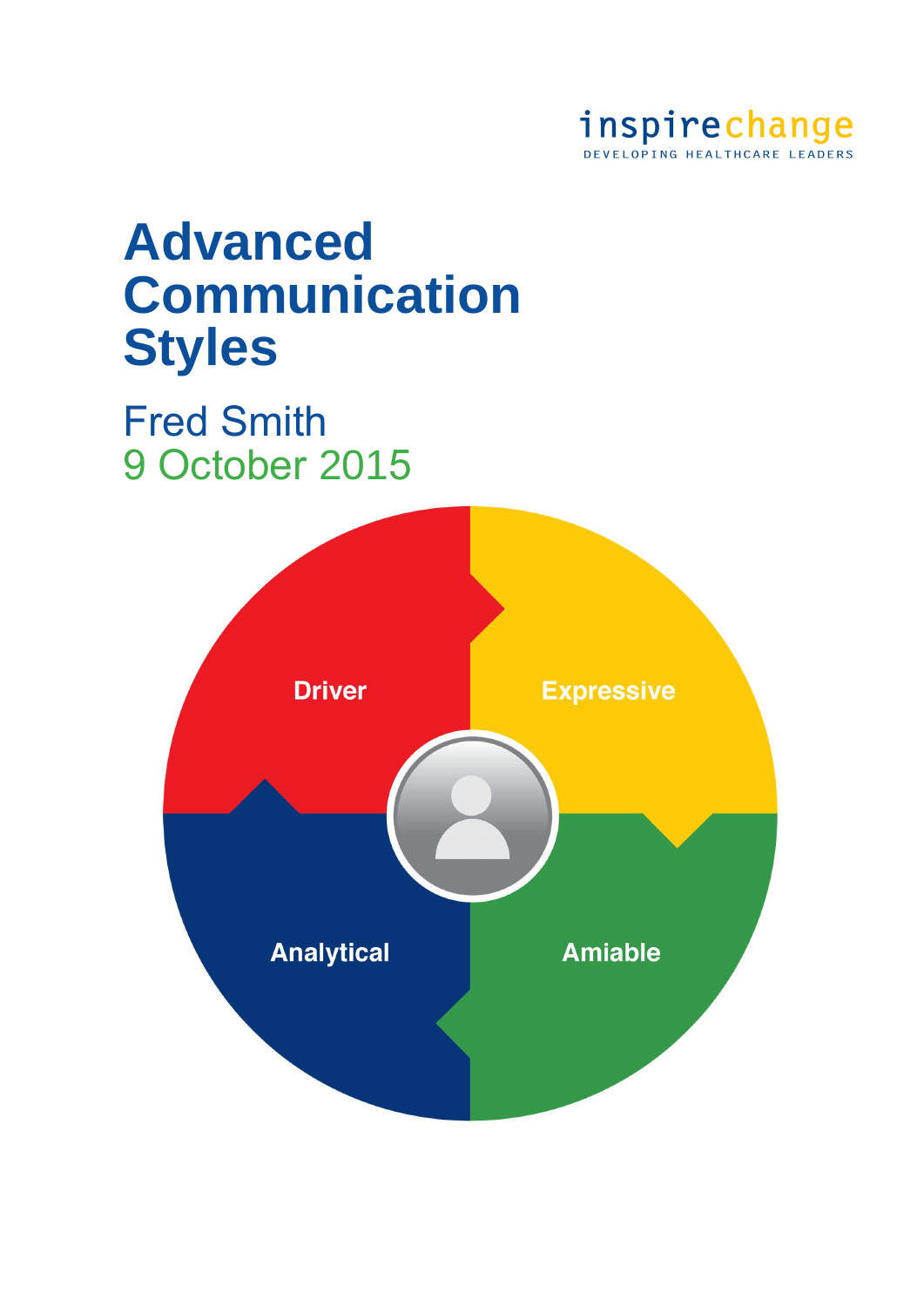## **Background to your report** Advanced Communication Styles

It is impossible not to communicate. Every minute that you spend with others you are communicating. Even if you are silent, your body and facial expressions send a message.

Over the years, people develop specific communication styles or ways of communicating. You may have noticed that you like to be the centre of attention or that you prefer to step back and observe others. Your conscious and unconscious decisions about how to communicate are determined to a large degree by your communication style.

Your first step in ensuring that your messages are received well and that you understand others is understanding how you communicate. The results of the Communication Styles Survey which you completed are contained in this report and will help you to analyse all aspects of your style so that you can be more aware of how you are communicating and be alert to others' styles as well.

# **Explanation of the 4 Communication Styles**

Every time you communicate you send a message to another person and he/she receives a message. The other person does not necessarily receive the exact message that was sent. That is because the person receiving your message has his/her own interpretation. Misinterpretation often occurs when people with different styles communicate. For example, if you have a reserved or calm style, but the person you are talking to has a warm and lively style, what you say may be interpreted as being negative, unless the person understands that being reserved and calm is your way of communicating.

Carl Jung was a Swiss psychiatrist and psychotherapist who founded analytical psychology. He coined the words Extrovert and Introvert. He examined the way people prefer to interact with the world.

For example, an Extrovert is likely to talk first, think later. It is not uncommon for an Extrovert to berate themselves with something like: "Will I ever learn to keep my mouth shut?"

By contrast an Introvert will probably rehearse things before saying them and prefer that others would do the same. An Introvert will often respond with "I'll have to think about that" or "Let me tell you later."

The four Communication Styles or Personality Types which help people to understand more about how others see them, we have labelled Driver, Expressive, Amiable and Analytical. We have colour coded them Red, Yellow, Green and Blue respectively and this in turn can help you when communicating with colleagues - we'll talk about that later.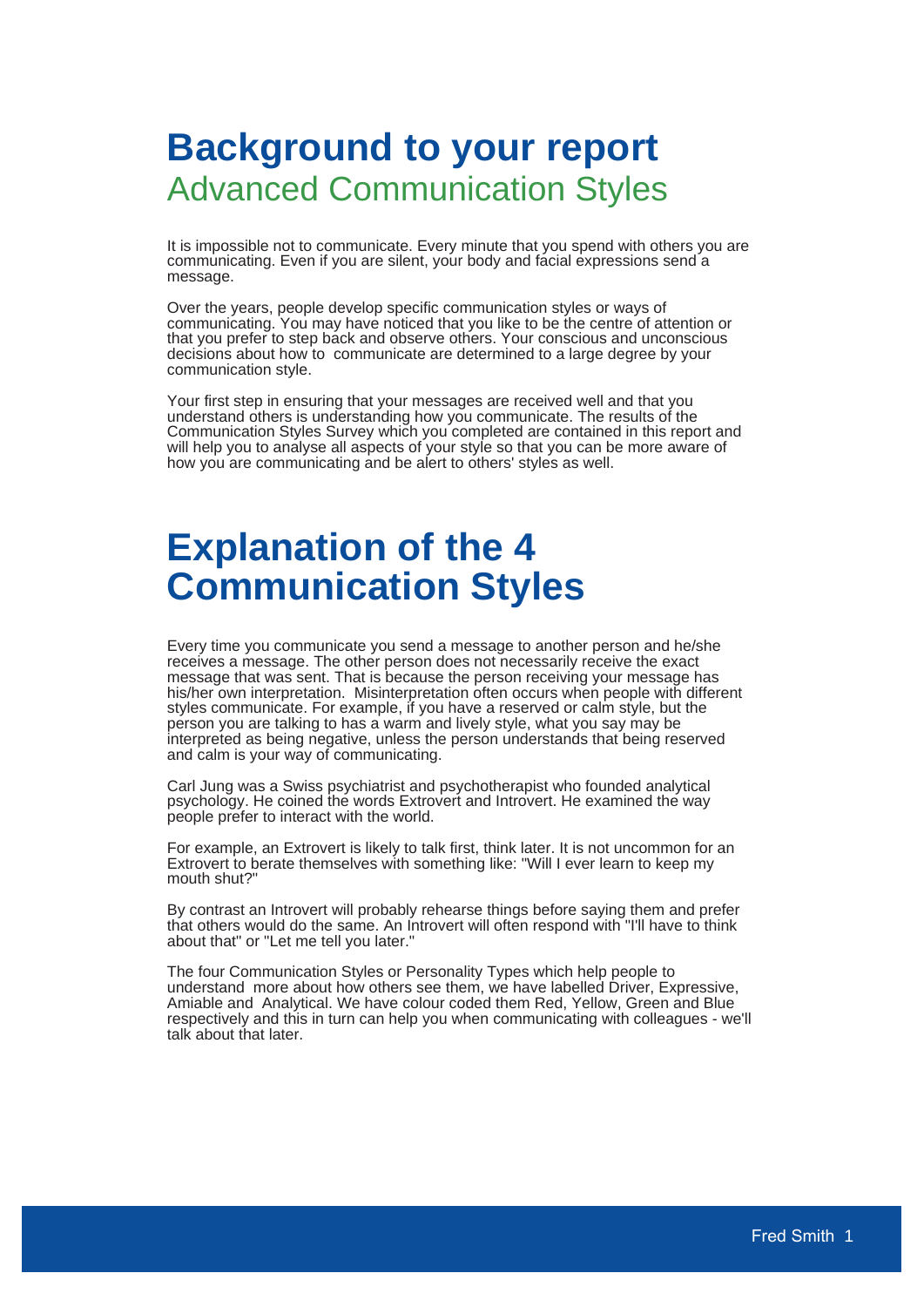## **Overview of the styles** Advanced Communication Styles

#### **Makes decisions at a fast pace**

#### **Driver**

- Decisive actions and decisions
- Likes control • Dislikes inaction
- Prefers maximum freedom to manage himself
- or herself and others
- Cool, independent, and competitive with others • Low tolerance for feelings, attitudes, and advice
- of others
- Works quickly and impressively by
- himself/herself
- Seeks esteem and self-actualisation
- Good administrative Skills

**Strengths:** Directness and ability to get the job done quickly. The Driver is blunt and quite assertive and, therefore, gets fast results. They can generalise from details quickly and see the big picture and the bottom line.

**Weaknesses:** The weaknesses of the Driver grow out of the strengths in that they can appear abrasive, insensitive to other people, and not concerned about details.

#### **Expressive**

- Spontaneous actions and decisions • Likes involvement
- Dislikes being alone
- Exaggerates and generalises
- Tends to dream and get others caught up in his or her dreams
- Jumps from one activity to another
- Works quickly and excitingly with others
- Seeks esteem and belongingness
- Good persuasive skills
- **Strengths:** Enthusiasm and exciting playful nature. They quickly win people over and get others caught up in their drive to accomplish a task. They are fun to be with and can adapt easily to a changing situation.

**Weaknesses:** Sometimes come on too strong and are seen as being artificial or "put on". Sometimes their playfulness and spontaneity is regarded as a lack of seriousness and unpredictability. Not good detail people in that they are easily bored by anything that tends to be monotonous or has to be done alone.

#### **Analytical**

- Cautious actions and decisions
- Likes organisation and structure
- Dislikes involvement
- Asks many questions about specific details
- Prefers objective, task-orientated, intellectual work environment
- Wants to be right, therefore, over-relies on data
- collection
- Works slowly and precisely by himself/herself
- Seeks security and self-actualisation
- Good problem-solving skills

**Strengths:** Analytical types tend to be precise. efficient and well organised. They are task orientated and will persevere on what might otherwise be considered a boring task.

**Weaknesses:** They are often seen as too task orientated, too cool and impersonal. They are suspected of not being concerned about feelings because they place so much emphasis on facts. They may be perceived to be nitpickers who are too much of a perfectionist to be effective.

#### **Amiable**

- Slow at taking action and making decisions
- Likes close, personal relationships
- Dislikes interpersonal conflict
- Supports and "actively" listens to others
- Weak at goal setting and self-direction
- Has excellent ability to gain support from others
- Works slowly and cohesively with others
- Seeks security and belongingness
- Good counselling skills

**Strengths:** Warmth and ability to build meaningful relationships with others. They are loyal and compliant. They are excellent team workers, willing to conform.

**Weaknesses:** Some people see them as too concerned about relationships to do an adequate job of completing the task. Drivers perceive them to be slow and ineffective. Often so sensitive to the feelings and needs of others that they are unduly influenced by them.

**Makes more decisions at a more measured pace**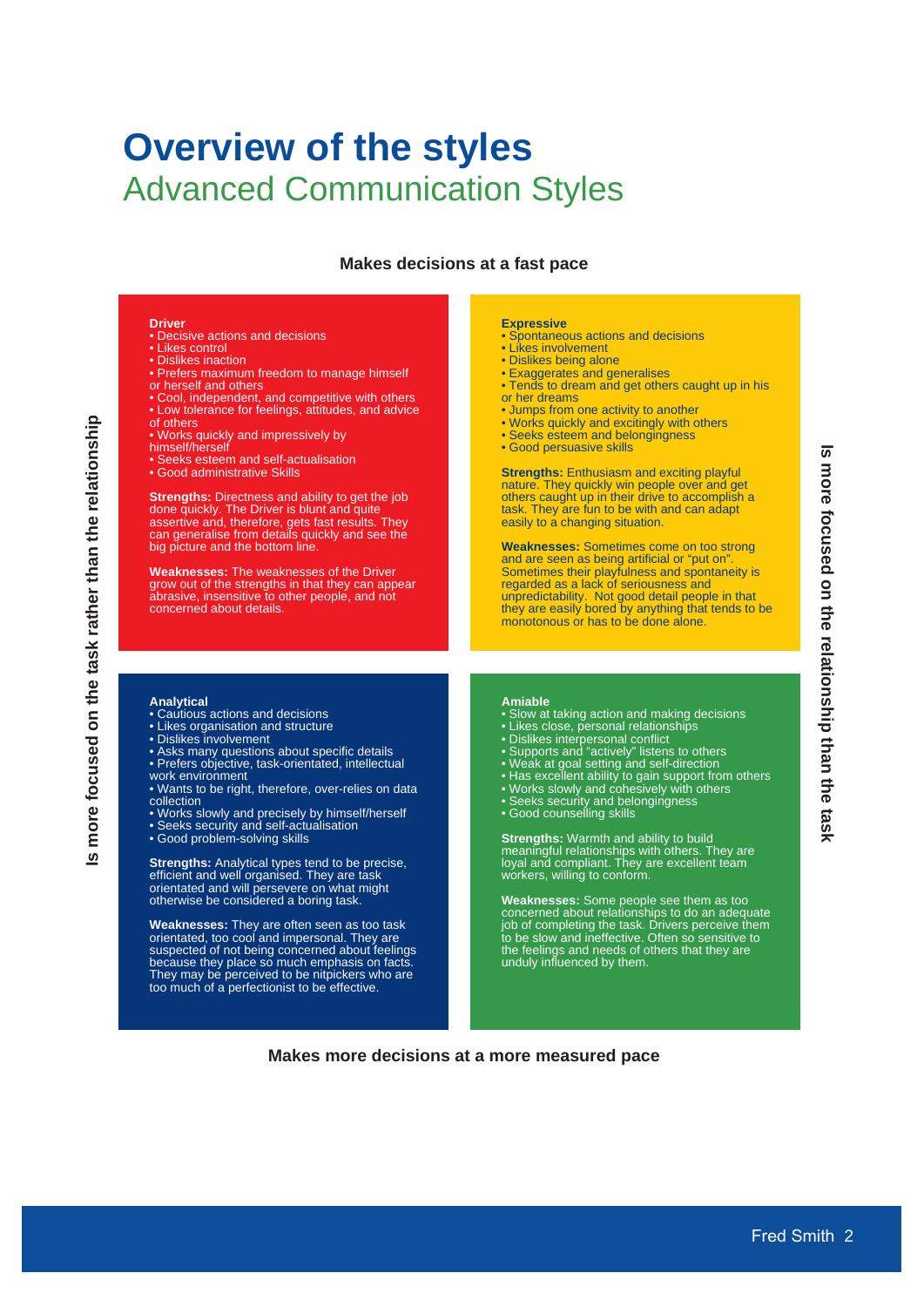# **Understanding Your Report**

Your communication style comes through whether or not you are aware of it. The style that you use most often is called your **dominant** style. If you look at your scores below, you can see whether you have one dominant style. Based on the answers you gave in the survey, you may have a dominant style when operating in a **Relaxed/Preferred** Environment and a dominant style when operating in a **Pressured/Adaptive** Environment. This might be the same or your style may change when under pressure.

A dominant style would be indicated be a score of **67** or greater. On the other hand, if you scored **48** or below on any one style, your probably do not communicate with that style very often.

You may have three or four scores that are quite similar to each other, and perhaps are within 20 points of each other. In this case, you might want to consider whether you could be classified as an 'all-rounder'. If you are an all-rounder, you will have the advantage of being able to be responsive to all four of the styles, and able to flex your style so that you will be able to adapt to all styles. On the downside, you will not be seen as being very predictable, and you might want to think about how you communicate, especially if you are an all-rounder when in your Pressured/Adaptive style.

# **Your Report** Relaxed/Preferred Environment



## **Your Report** Pressured/Adaptive Environment

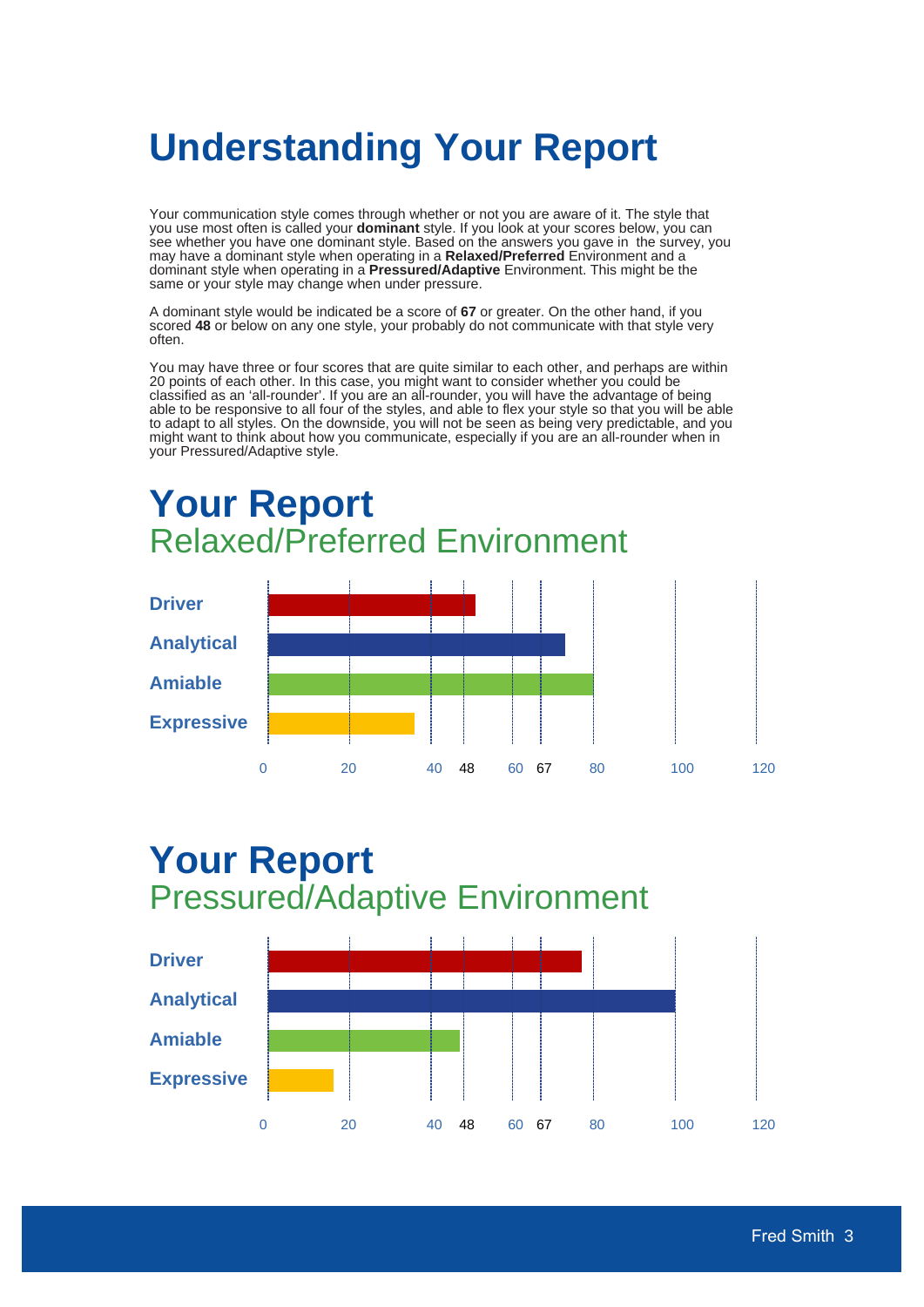## **Your Report** What does this mean to you in your Relaxed/Preferred Environment

| <b>Based on your survey answers</b>                                                                                              | <b>Your notes</b> |
|----------------------------------------------------------------------------------------------------------------------------------|-------------------|
| Your most dominant style in a<br>Relaxed/Preferred Environment is Amiable. As<br>a very high scoring Amiable you:                |                   |
| • Is a reliable and supportive team player                                                                                       |                   |
| • Loyal, self sacrificing and sympathetic                                                                                        |                   |
| • Gives and receives trust                                                                                                       |                   |
| . Good listener. Can help others achieve their<br>goals                                                                          |                   |
| • Skilled at defusing tense situations                                                                                           |                   |
| • Encourages the underdog                                                                                                        |                   |
|                                                                                                                                  |                   |
| Your second most dominant style in a<br>Relaxed/Preferred Environment is Analytical.<br>As a fairly high scoring Analytical you: |                   |
| · Well organised                                                                                                                 |                   |
| • A good memory for details                                                                                                      |                   |
| . Will question to understand the process                                                                                        |                   |
|                                                                                                                                  |                   |
| As a low scoring Driver you:                                                                                                     |                   |
| • Looks for better ways                                                                                                          |                   |
| . Will show loyalty and directness to other team<br>members                                                                      |                   |
| • Looks for better ways                                                                                                          |                   |
|                                                                                                                                  |                   |
|                                                                                                                                  |                   |
|                                                                                                                                  |                   |
|                                                                                                                                  |                   |
|                                                                                                                                  |                   |
|                                                                                                                                  |                   |
|                                                                                                                                  |                   |
|                                                                                                                                  |                   |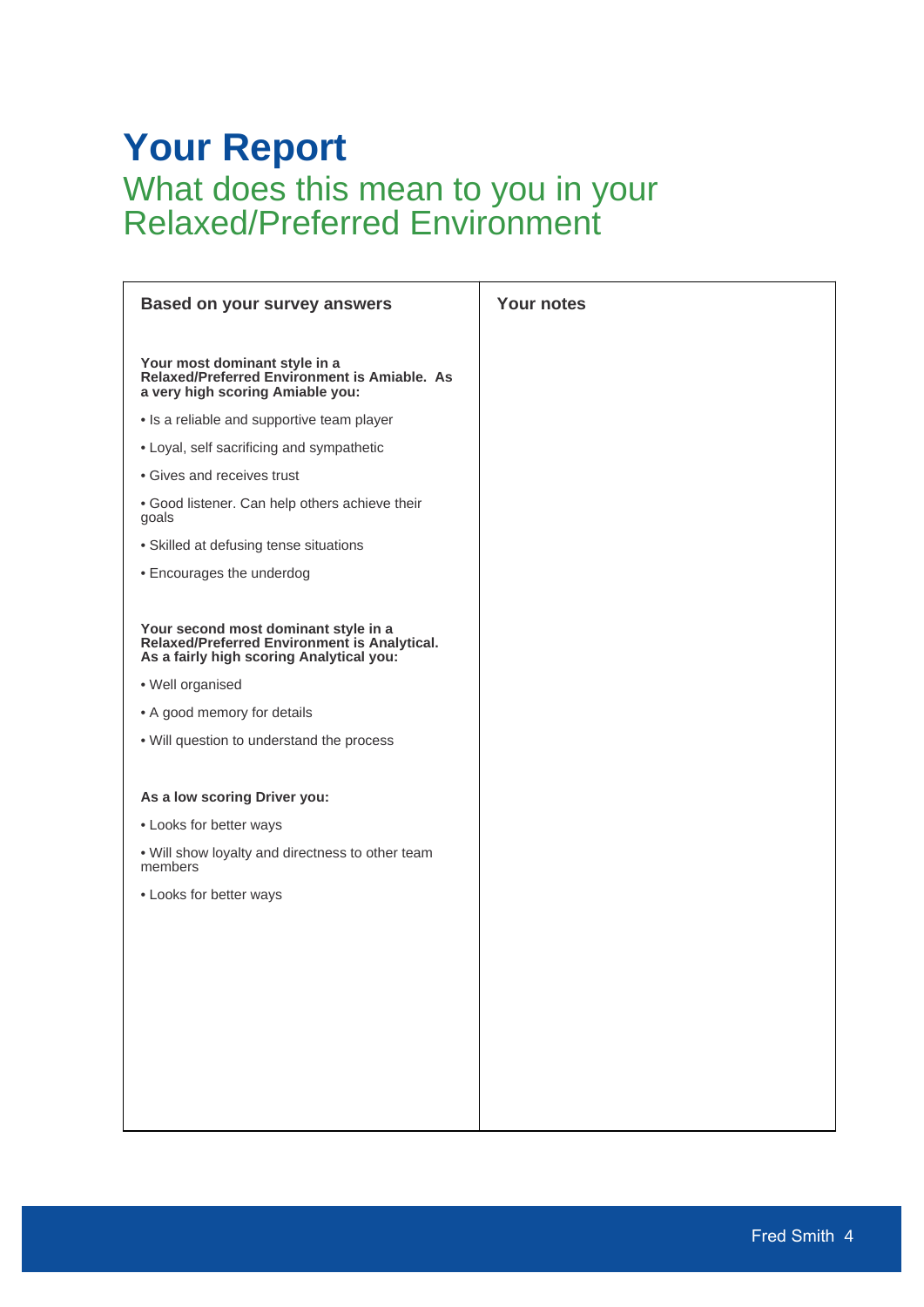## **Your Report** What does this mean to you in your Pressured/Adaptive Environment

| <b>Based on your survey answers</b>                                                                                            | <b>Your notes</b> |
|--------------------------------------------------------------------------------------------------------------------------------|-------------------|
| Your most dominant style in a<br>Pressured/Adaptive Environment is Analytical.<br>As an extremely high scoring Analytical you: |                   |
| • Ensures decisions are made logically                                                                                         |                   |
| • Pays great attention to detail                                                                                               |                   |
| • Brings order and structure through exceptional<br>organisation                                                               |                   |
| • Has intensive problem solving capabilities                                                                                   |                   |
| • Seeks and provides attention to detail                                                                                       |                   |
| • Responsible, methodical and works well with<br>figures and procedures                                                        |                   |
| Your second most dominant style in a<br>Pressured/Adaptive Environment is Driver. As<br>a fairly high scoring Driver you:      |                   |
| . Good at suggesting improved ways of achieving<br>goals                                                                       |                   |
| • Realistic and systematic                                                                                                     |                   |
| • Maintains high standards in self and others                                                                                  |                   |
| As a low scoring Amiable you:                                                                                                  |                   |
| . Has a balanced attitude to work and personal life                                                                            |                   |
| • Accommodating and will provide help where<br>needed                                                                          |                   |
| • An unassuming demeanour                                                                                                      |                   |
|                                                                                                                                |                   |
|                                                                                                                                |                   |
|                                                                                                                                |                   |
|                                                                                                                                |                   |
|                                                                                                                                |                   |
|                                                                                                                                |                   |
|                                                                                                                                |                   |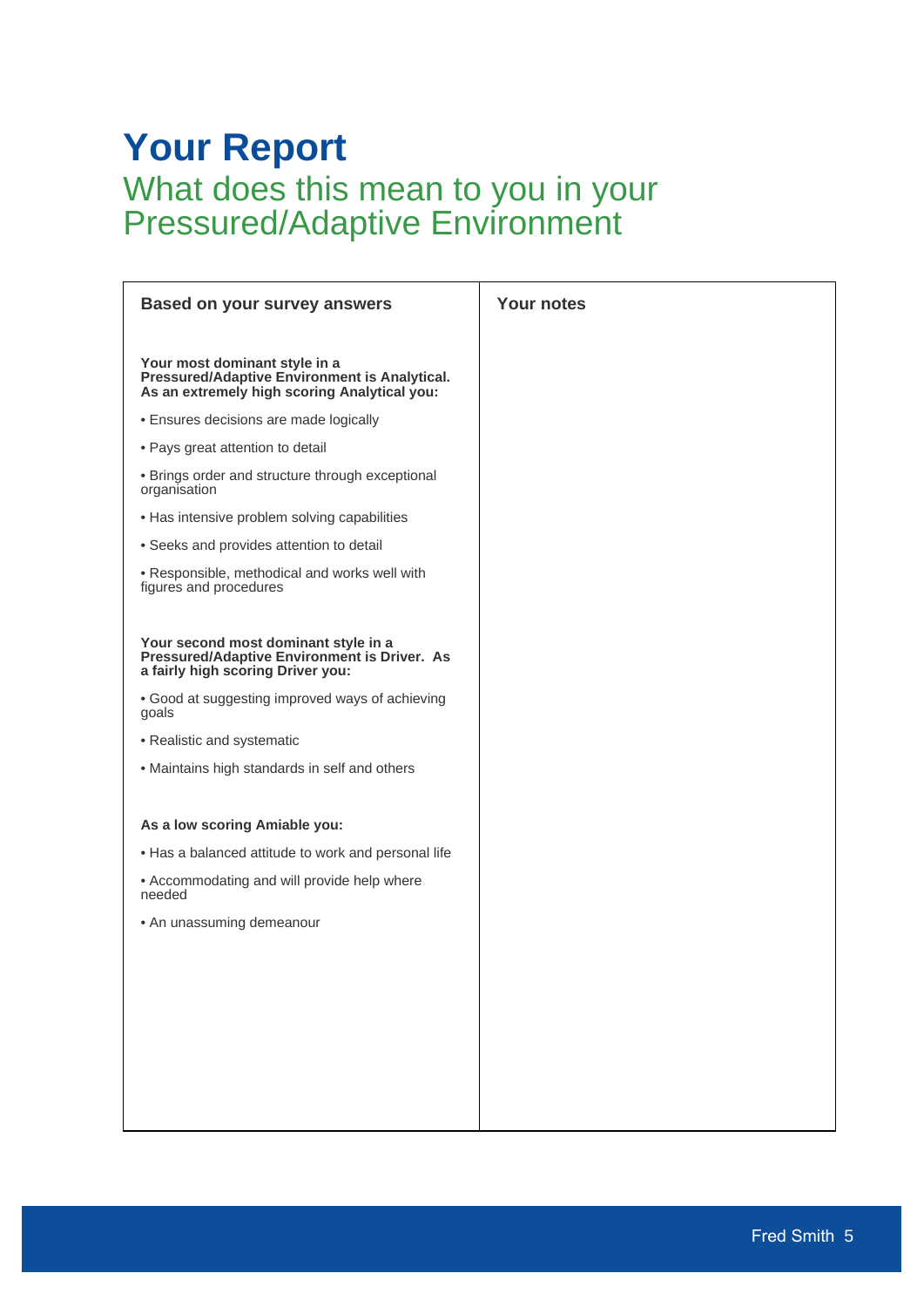# **How do other Amiables change under pressure?**

You are a very high scoring Amiable. Often people's dominant communication style changes when under pressure.

The graph below shows how others who completed this survey, who are also dominant Amiables communication preferences changed when operating in a Pressured/Adaptive Environment.



## **Relaxed Amiables become**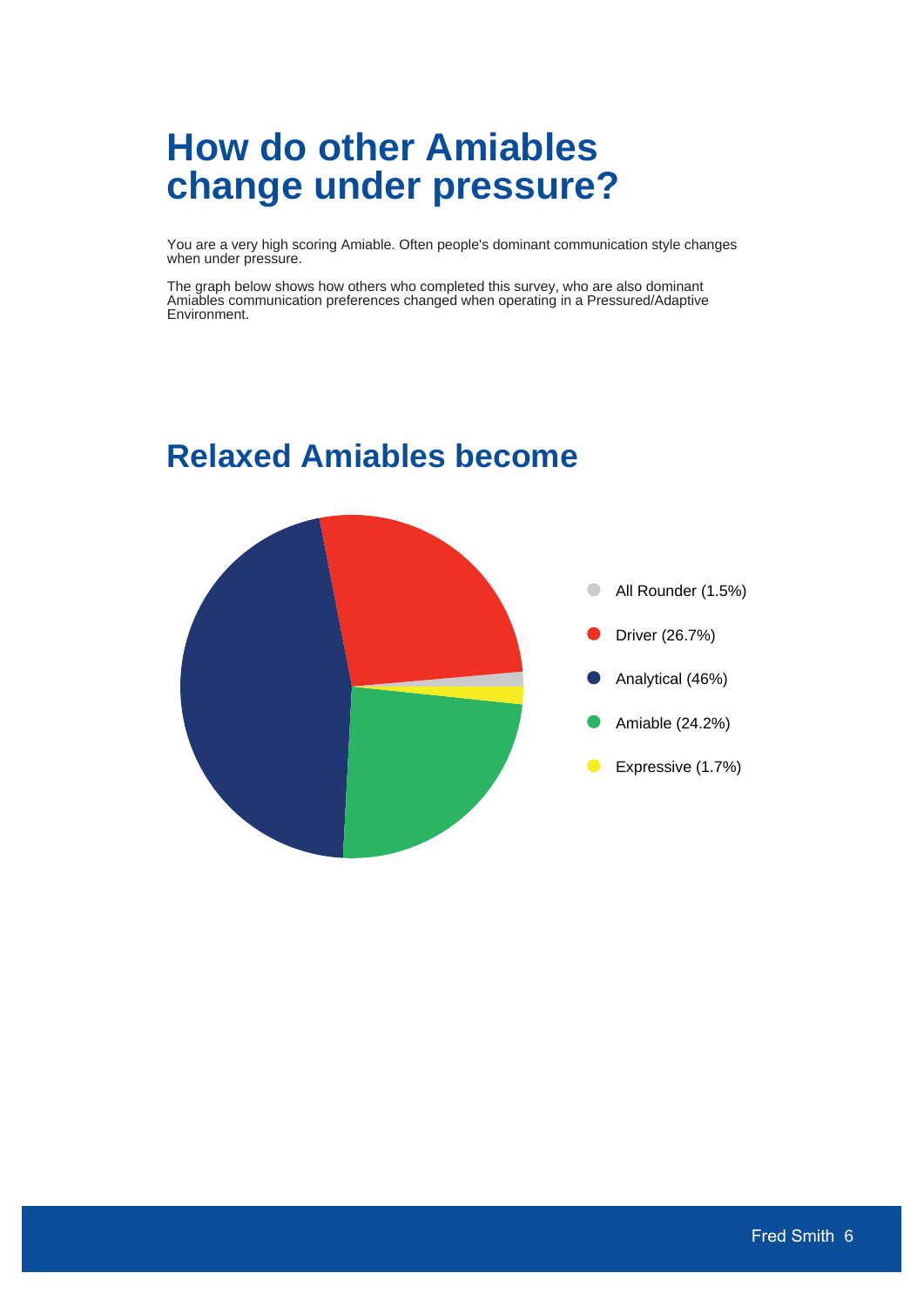# **Generally how do the other styles change under pressure**

From others who completed the survey, we have seen how their communication style changes when under pressure in the following way:

## **Typical relaxed All Rounders become**

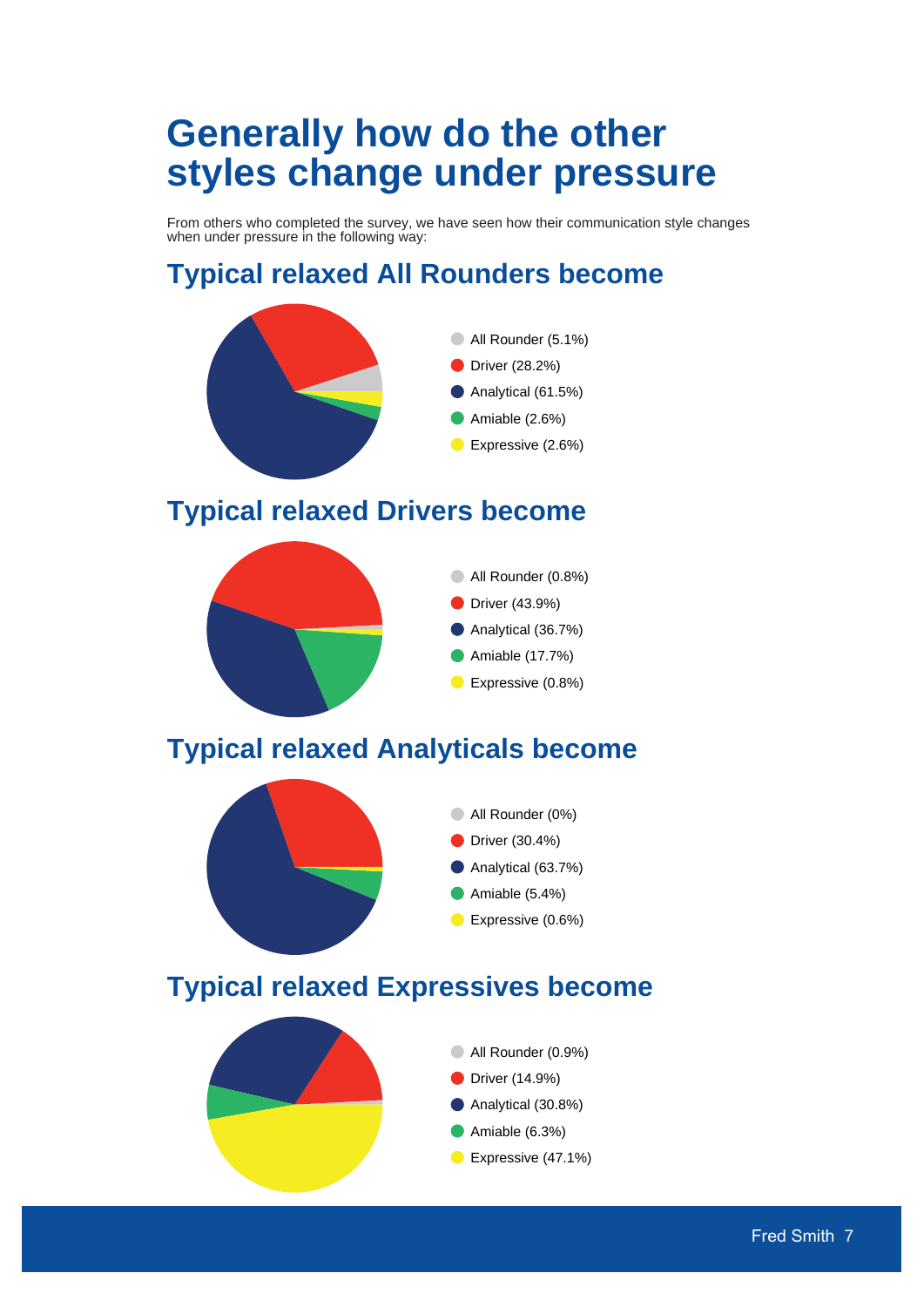# **How you like to be communicated with**

| When others communicate with you they need<br>to:                                                                                                                                                                                                                                                                                                                           | <b>Your notes</b> |
|-----------------------------------------------------------------------------------------------------------------------------------------------------------------------------------------------------------------------------------------------------------------------------------------------------------------------------------------------------------------------------|-------------------|
| <b>PLAN</b> to get to know you personally. Be likeable<br>and non-threatening, professional but friendly.                                                                                                                                                                                                                                                                   |                   |
| MEET you, developing trust, friendship and<br>credibility. Go at a slow pace.                                                                                                                                                                                                                                                                                               |                   |
| <b>STUDY</b> your feelings and emotional needs as well<br>as their technical and business needs. Take time to<br>spell out what is really important to them and help<br>you understand why.                                                                                                                                                                                 |                   |
| <b>PROPOSE</b> by getting you involved. Show the<br>human side of their proposal. Show how it affects<br>you and your relationships with others.                                                                                                                                                                                                                            |                   |
| <b>CLOSE</b> without pushing or rushing you. Provide<br>personal assurances and guarantees wherever<br>they can.                                                                                                                                                                                                                                                            |                   |
| ASSURE by being consistent and regular in their<br>communication. Give you the nurturing and<br>reassurance that you would give to someone who<br>was highly concerned about the decision they had<br>just made.                                                                                                                                                            |                   |
| Your strengths as an Amiable are warmth and the<br>ability to build meaningful relationships with others.<br>Amiables are loyal and compliant. They are<br>excellent team workers, willing to conform in order<br>to maintain harmony within the group.                                                                                                                     |                   |
| The weaknesses of the amiable type grow out of an<br>extension of their strengths in that some people see<br>them as too concerned about relationships to do an<br>adequate job of completing the task. Drivers<br>perceive them to be slow and ineffective. They are<br>often so sensitive to the feelings and needs of<br>others that they are unduly influenced by them. |                   |
|                                                                                                                                                                                                                                                                                                                                                                             |                   |
|                                                                                                                                                                                                                                                                                                                                                                             |                   |
|                                                                                                                                                                                                                                                                                                                                                                             |                   |
|                                                                                                                                                                                                                                                                                                                                                                             |                   |
|                                                                                                                                                                                                                                                                                                                                                                             |                   |
|                                                                                                                                                                                                                                                                                                                                                                             |                   |
|                                                                                                                                                                                                                                                                                                                                                                             |                   |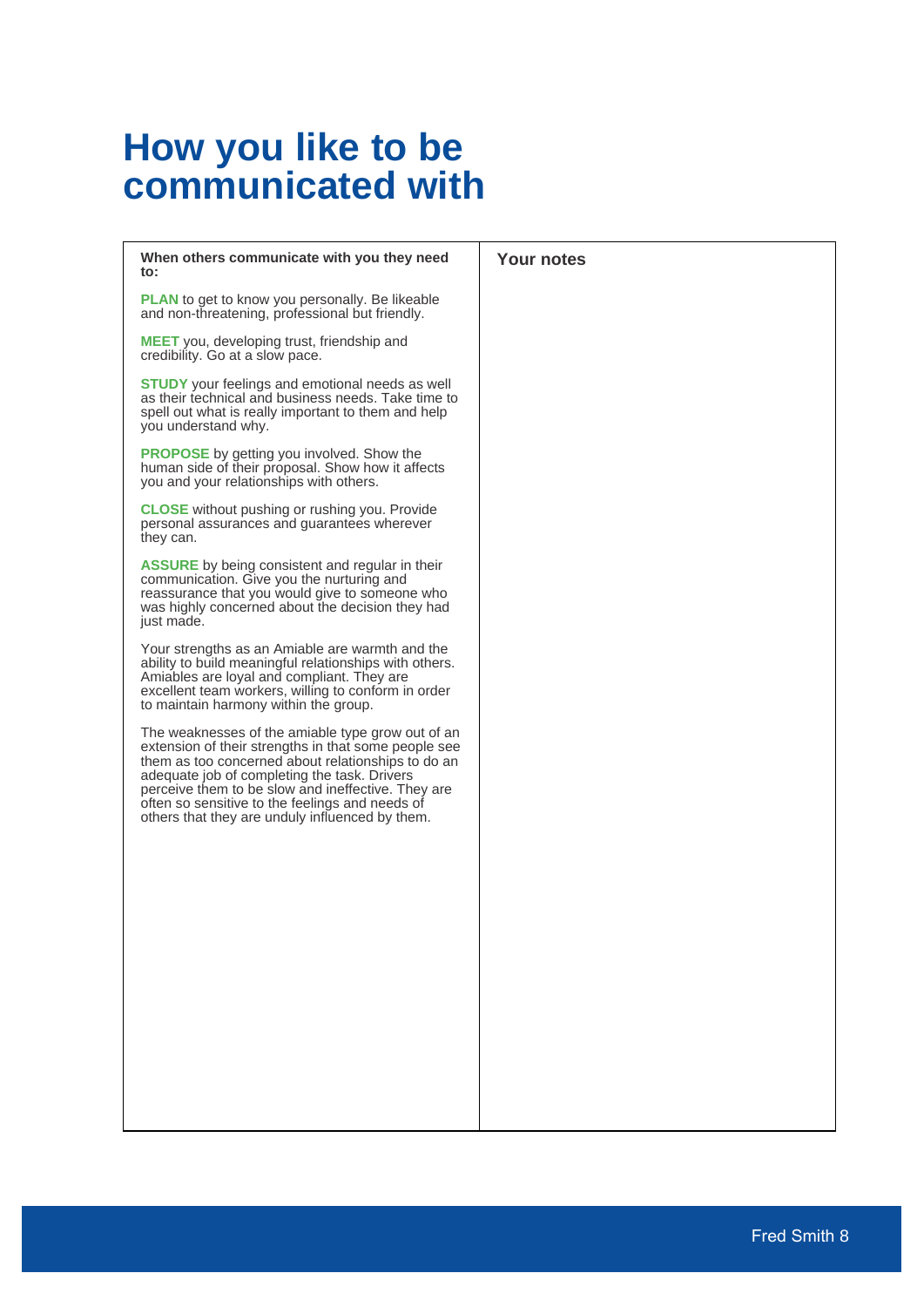## **When Amiable, how opposite types like to be communicated with**

### **Analytical What must I do most of**

When Communicating with Analyticals:

**PLAN** to be well prepared and equipped to answer all their questions.

**MEET** them cordially, but get quickly to the task.

**STUDY** their situation in a practical, logical manner. Ask lots of questions and make sure your questions show a clear direction. The better your questions fit into the overall scheme of things, the more likely they are to give you the appropriate answers.

**PROPOSE** logical solutions to their problems. Document the how and the why and show how your proposition is the logical thing to do.

**CLOSE** as a matter of course. Don't push, give them time to think, offer documentation.

**ASSURE** them through adequate service and follow-through. Be complete.

### **Expressive**

When Communicating with Expressives:

**PLAN** to be stimulating and interested in them. Allow them time to talk.

**MEET** them boldly, don't be shy. Introduce yourself first. Bring up new topics openly.

**STUDY** their dreams and goals as well as their other needs.

**PROPOSE** your solution with stories or illustrations that relate to them and their goals.

**CLOSE** with the details in writing. Be clear and direct.

**ASSURE** that they fully understand what they agreed to and can demonstrate their ability to summarise what it was they agreed to.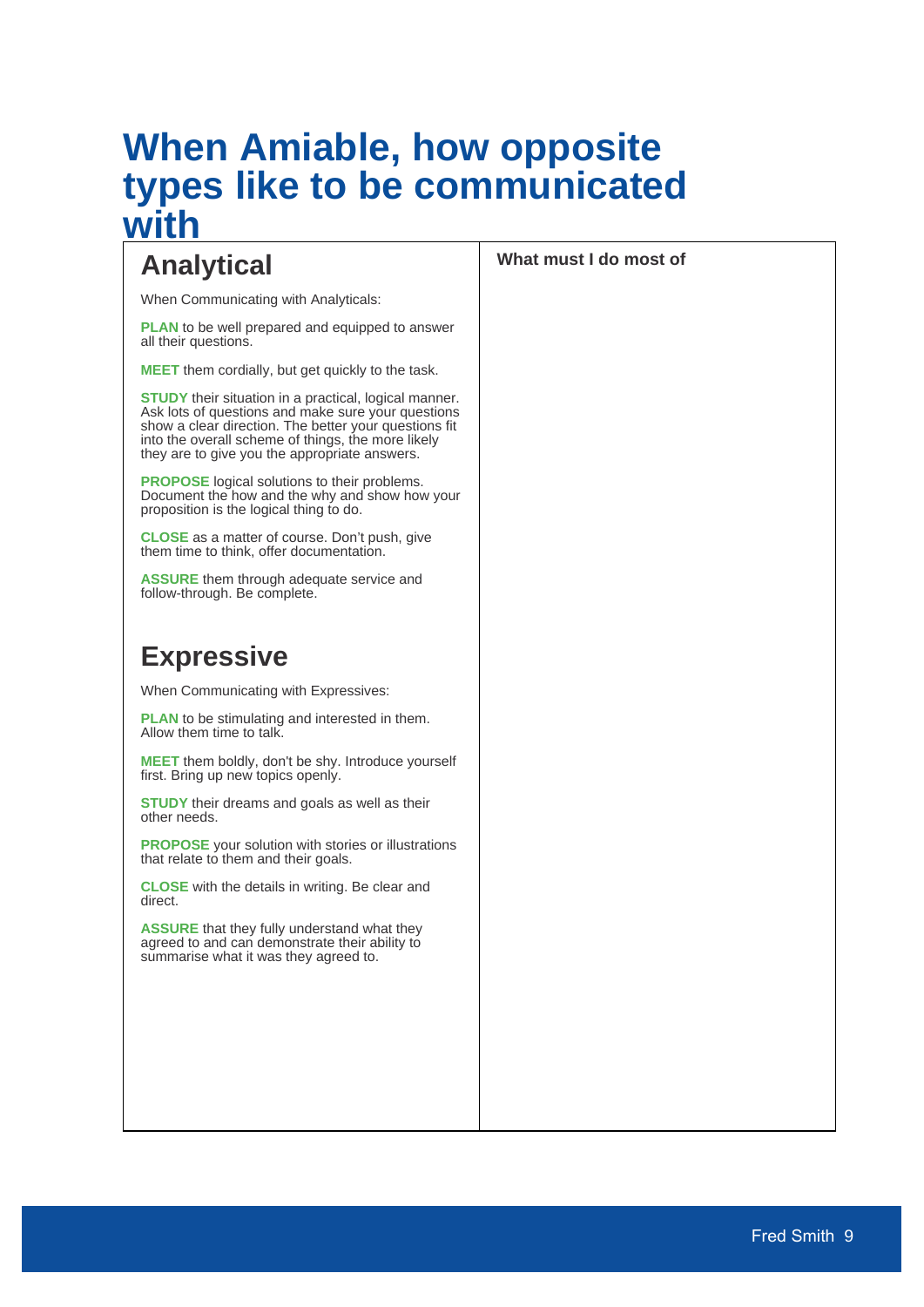## **When Amiable, how opposite types like to be communicated with**

When Communicating with Drivers:

**PLAN** to be prepared and organised, fast paced and to the point.

**MEET** them in such a way that you get to the point quickly, keep things professional and businesslike.

**STUDY** their goals and objectives, what they want to accomplish, what is happening now and how they would like to see it changed.

**PROPOSE** solutions with clearly defined consequences and rewards that relate specifically to the Driver's goals.

**CLOSE** by providing two or three options and let them make the decision.

**ASSURE** them that their time will not be wasted. After the discussion, confirm that the proposals you suggested did in fact provide the bottom line results expected.

**Driver What must I do most of**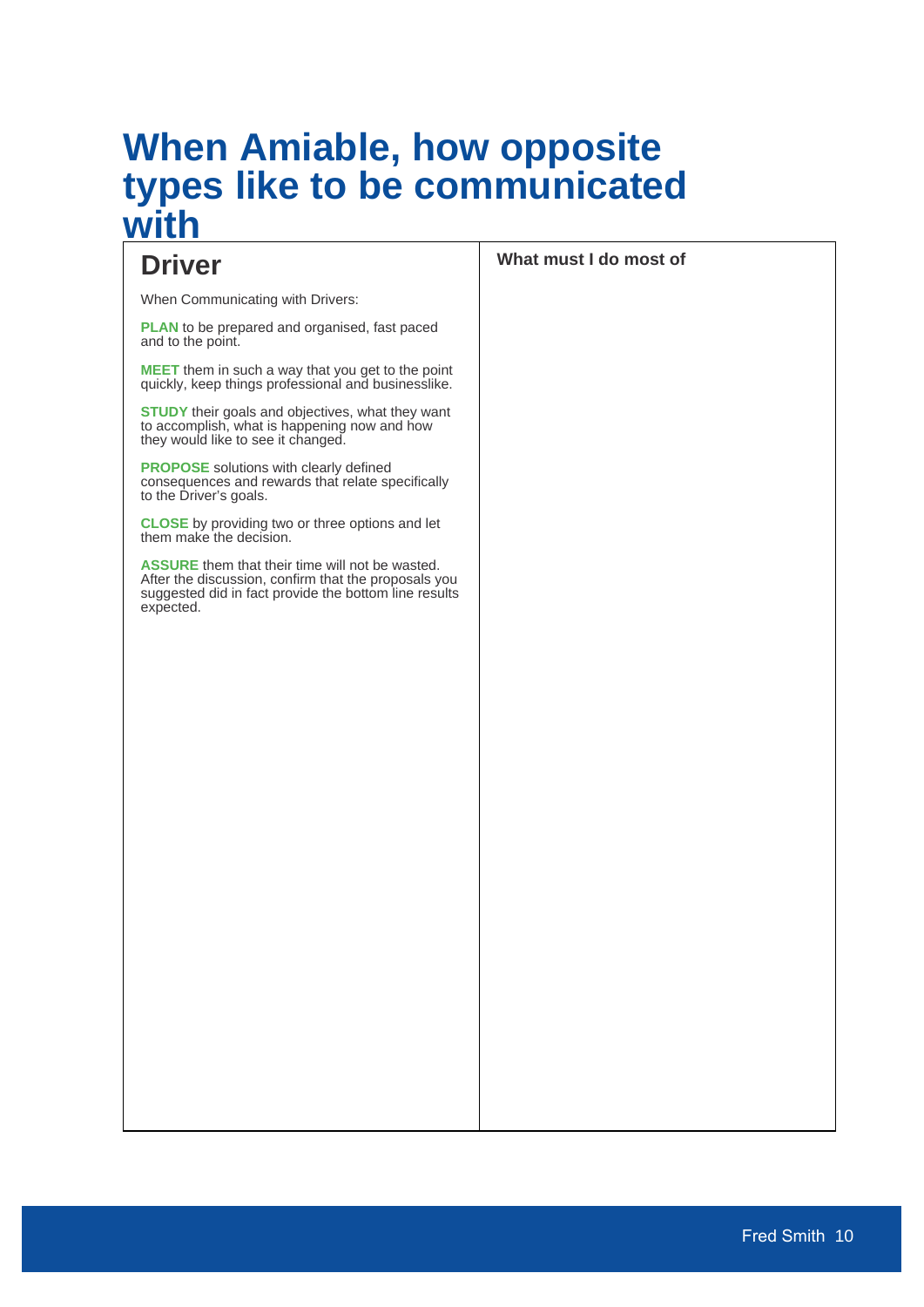# **Flexing your Communication Style**

When communicating with others, as a dominant Amiable you need to flex your style to mirror the needs of your opposite colour types. The previous section indicated how your opposite colour types like to be communicated with, but here are some general strategies to help you flex your working style:

### **With Drivers:**

Recognise that the strengths of the Driver are directness and the ability to get the job done quickly. The Driver is blunt and quite assertive and, therefore, gets fast results. They can generalise from details quickly and see the big picture and the bottom line. The weaknesses of the Driver grow out of the strengths in that they can appear abrasive, insensitive to other people and their feelings, and not concerned about details.

#### **General Strategies for working effectively with Drivers:**

- Support their goals and objectives
- Keep your relationship businesslike
- If you disagree, argue facts, not personal feelings
- Give recognition to ideas not the person
- To influence decisions, provide alternate actions and probabilities of their success
- Be precise, efficient, time disciplined and well-organised

### **With Expressive:**

The strengths of an Expressive lie in their enthusiasm and exciting playful nature. They quickly win people over and get others caught up in their drive to accomplish a task. They are fun to be with and can adapt easily to a changing situation. Another strength is that they always have something to say regardless of what the topic may be, and they usually say it in an interesting way. The weaknesses of an Expressive result from an extension of their strengths. They sometimes come on too strong and are seen as being artificial or "put on". Sometimes their playfulness and spontaneity are regarded as a lack of seriousness and a tendency toward unpredictability. They are not good detail people in that they are easily bored by anything that tends to be monotonous or has to be done alone.

#### **General Strategies for working effectively with Expressives:**

- Support opinions, ideas and dreams
- Don't hurry the discussion
- Try not to argue
- Agree on the specifics of any agreement
- Summarise in writing what you both agreed upon
- Be entertaining and fast moving
- Use testimonials to positively affect decisions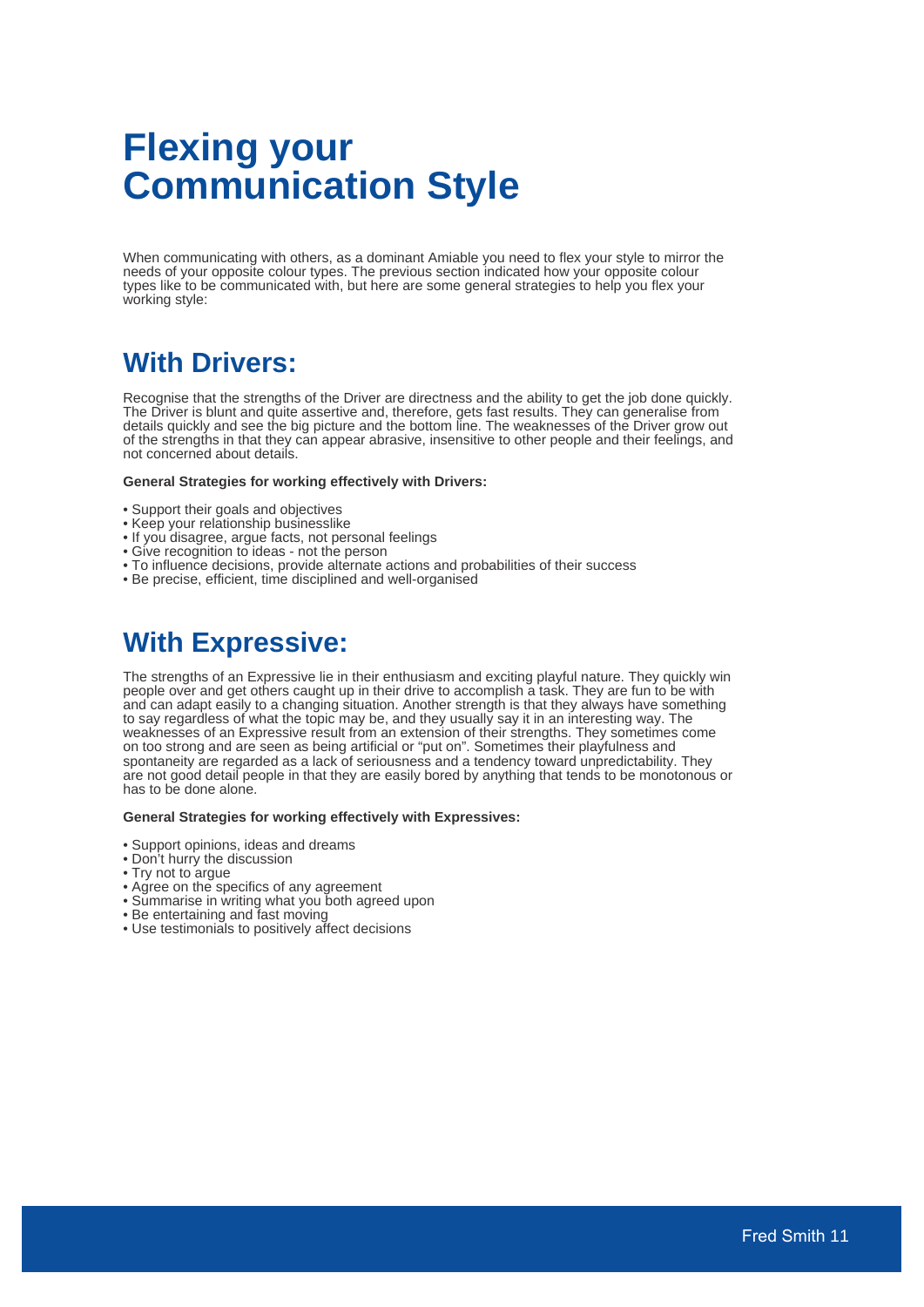# **Flexing your Communication Style**

## **With Analyticals:**

Strengths of the Analyticals tend to be precision, efficiency and being well organised. They are task orientated and will persevere on what might be considered, by others, a boring task. The weaknesses of an Analytical come from an extension of their strengths in that they are often seen as too task orientated and too cool and impersonal. They are suspected of not being concerned about feelings because they place so much emphasis on facts. They may be perceived to be nitpickers who are too much of a perfectionist to be effective.

#### **General Strategies for working effectively with Analyticals:**

- Support their organised, thoughtful approach
- Demonstrate through actions rather than words
- Be systematic, exact, organised, and prepared
- List advantages and disadvantages of any plan you propose
- Give time to verify your words and actions
- Follow up your personal contacts with a letter
- Provide solid, tangible, factual evidence that what you say is true and accurate
- Do not rush decision-making process
- Provide guarantees that actions can't backfire
- Avoid gimmicks

### **With Amiables:**

The strengths of the Amiable are warmth and ability to build meaningful relationships with others. They are loyal and compliant. They are excellent team workers, willing to conform in order to maintain harmony within the group. The weaknesses of an Amiable grow out of an extension of their strengths in that some people see them as too concerned about relationships to do an adequate job of completing the task. Drivers perceive them to be slow and ineffective. They are often so sensitive to the feelings and needs of others that they are unduly influenced by them.

#### **General Strategies for working effectively with Amiables:**

- Support their feelings
- Show personal interest
- Accurately spell out objectives
- When you disagree, discuss personal opinions and feelings
- Move along in an informal, slow manner
- Show that you are "actively" listening
- Provide guarantees that any actions will involve a minimum of risk
- Ensure you have considered the effect on the people
- Offer personal assurances that you will stand behind any decisions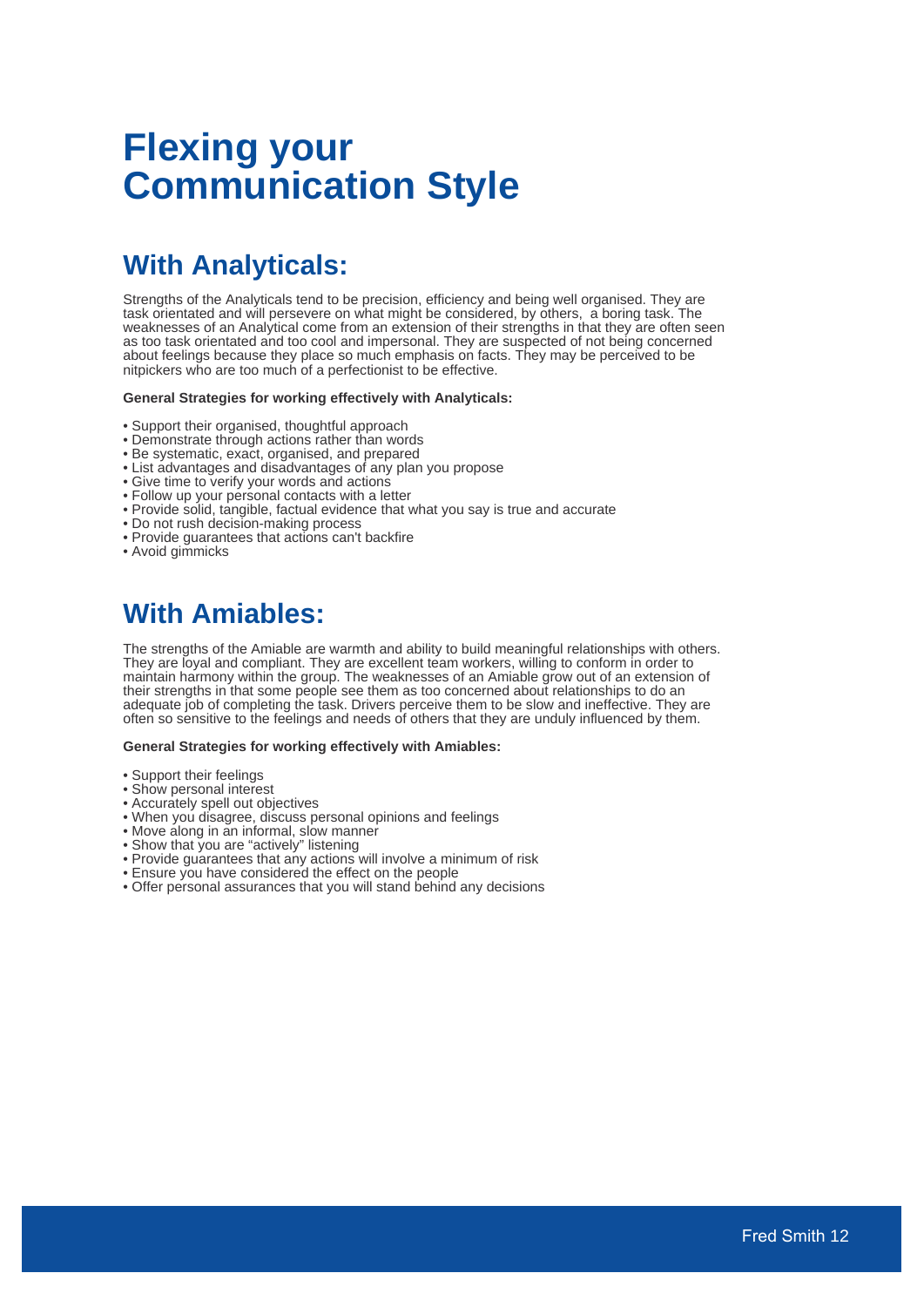# **Tips to help you identify the dominant Communication Style in others**

### **Drivers:**

#### **Behavioural Characteristics:**

- Decisive actions and decisions
- Likes control
- Dislikes inaction
- Prefers maximum freedom to manage himself/herself and others
- Cool, independent, and competitive with others
- Low tolerance for feelings, attitudes, and advice of others
- Works quickly and impressively by himself/herself
- Seeks esteem and self-actualisation
- Good administrative skills

#### **Environmental Clues:**

- Desk may appear busy lots of work, projects, and materials
- Walls may contain achievement awards or large planning sheet or calendar
- Office decorated to suggest power and control
- Seating arrangement closed, formal, non-contact, and positioned for power

Theme: Notice my accomplishments

### **Expressive:**

#### **Behavioural Characteristics:**

- Spontaneous actions and decisions
- Likes involvement
- Dislikes being alone
- Exaggerates and generalises
- Tends to dream and get others caught up in his or her dreams
- Jumps from one activity to another
- Works quickly and excitingly with others
- Seeks esteem and belongingness
- Good persuasive skills

#### **Environmental Clues:**

- Desk may look disorganised and cluttered
- Walls may contain awards, motivational or personal slogans, or stimulating posters
- Decorated in open, airy, friendly manner
- Seating arrangement indicates warmth, openness and contact

Theme: Notice me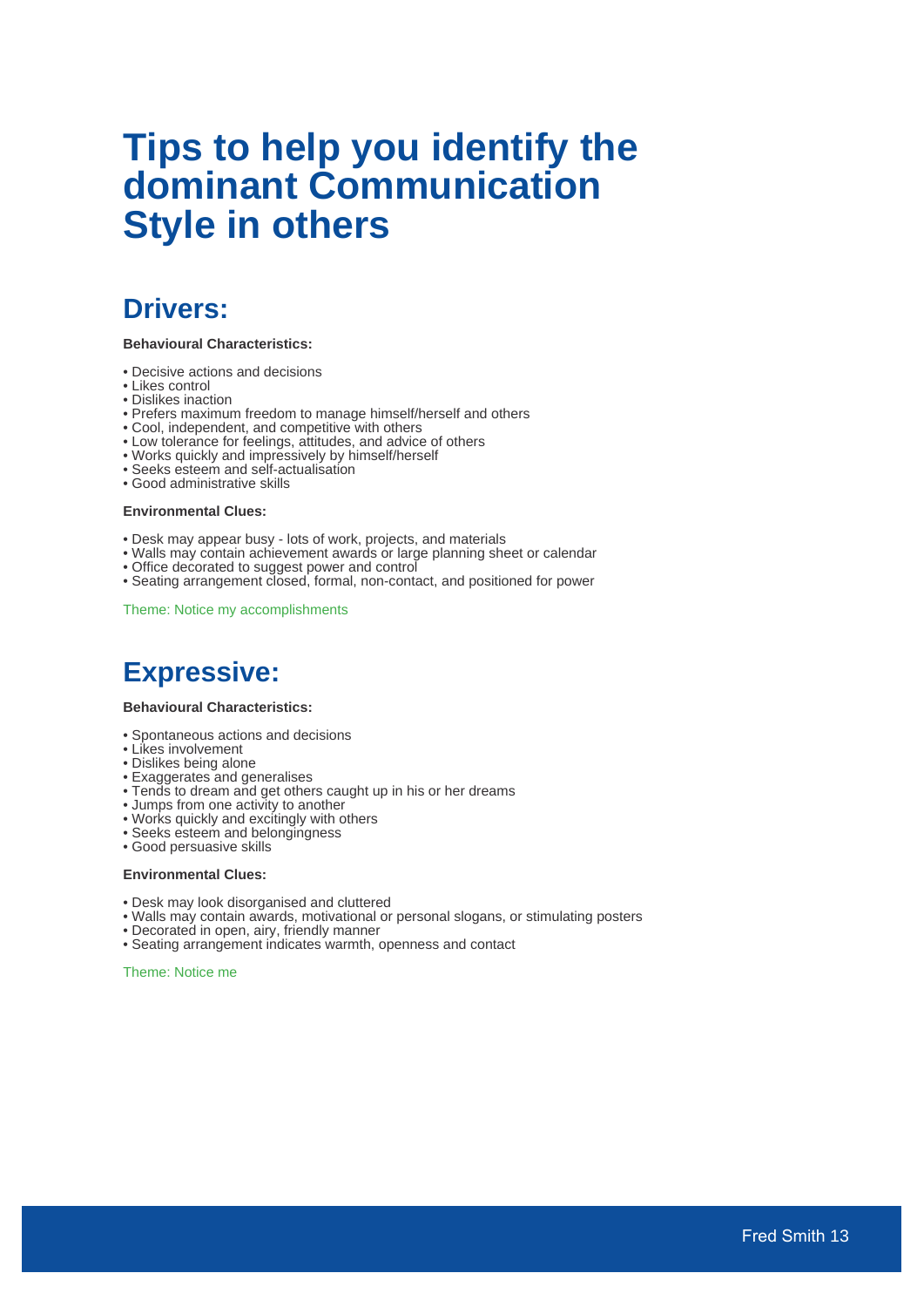# **Tips to help you identify the dominant Communication Style in others**

### **Analytical:**

#### **Behavioural Characteristics:**

- Cautious actions and decisions
- Likes organisation and structure
- Dislikes involvement
- Asks many questions about specific details
- Prefers objective, task-orientated, intellectual work environment
- Wants to be right and, therefore, over-relies on data collection
- Works slowly and precisely by himself/herself
- Seeks security and self-actualisation
- Good problem-solving skills

#### **Environmental Clues:**

- Desk may appear structured and organised
- Walls may contain charts, graphs, exhibits, or pictures relating to job
- Decorated functionally for working
- Seating arrangement suggests formality and non-contact

Theme: Notice my efficiency

## **Amiable:**

#### **Behavioural Characteristics:**

- Slow at taking action and making decisions
- Likes close, personal relationships
- Dislikes interpersonal conflict
- Supports and "actively" listens to others
- Weak at goal setting and self-direction
- Has excellent ability to gain support from others
- Works slowly and cohesively with others
- Seeks security and belongingness
- Good counselling skills

#### **Environmental Clues:**

- Desk may contain family pictures and personal items
- Regularly updates their Facebook account and uploads family or group pictures, or serene pictures
- Decorated in open, airy, friendly, bright manner
- Seating arrangement is open, informal, and conducive to building personal relationships

Theme: Notice how well liked I am.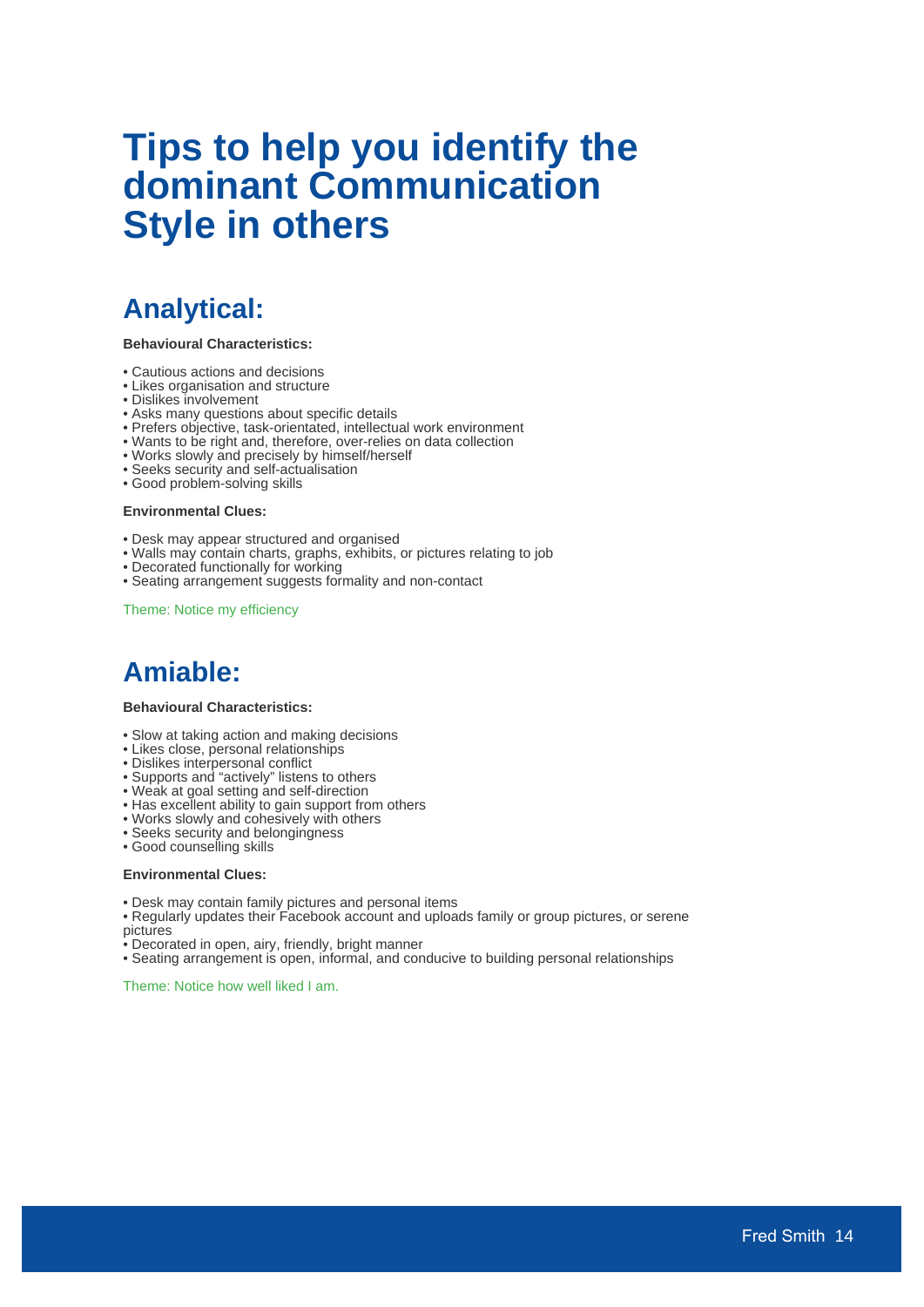**My Observations:**

**What are my communication weaknesses?:**

**Areas to build on & develop:**

**My planned next actions:**

**Why am I doing this?:**

**How this will improve my effectiveness:**